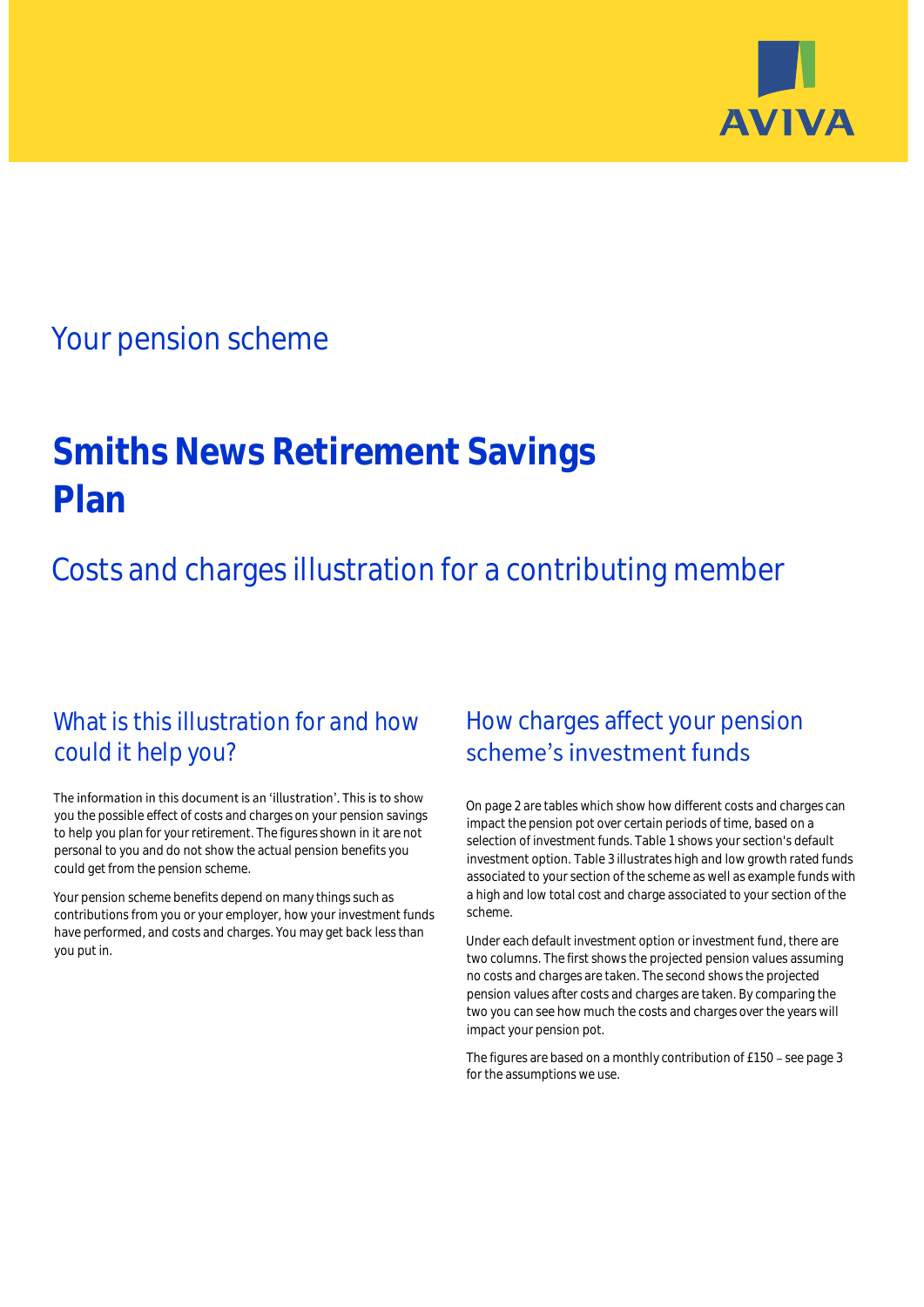### **Table 1**

| Illustration of effect of costs and charges on the Default Investment Option in |                                        |                                    |  |  |  |  |  |  |  |
|---------------------------------------------------------------------------------|----------------------------------------|------------------------------------|--|--|--|--|--|--|--|
| <b>Smiths News Retirement Savings Plan</b>                                      |                                        |                                    |  |  |  |  |  |  |  |
|                                                                                 | <b>My Future SO</b>                    |                                    |  |  |  |  |  |  |  |
|                                                                                 | Assumed growth rate 3.2% (p.a.)        |                                    |  |  |  |  |  |  |  |
|                                                                                 | Assumed costs and charges 0.47% (p.a.) |                                    |  |  |  |  |  |  |  |
| At end of year                                                                  | Projected value assuming no            | <b>Projected value after costs</b> |  |  |  |  |  |  |  |
|                                                                                 | costs and charges are taken            | and charges are taken              |  |  |  |  |  |  |  |
| $\mathbf{1}$                                                                    | £1,790                                 | £1,790                             |  |  |  |  |  |  |  |
| $\overline{2}$                                                                  | £3,600                                 | £3,580                             |  |  |  |  |  |  |  |
| 3                                                                               | £5,430                                 | £5,390                             |  |  |  |  |  |  |  |
| 4                                                                               | £7,280                                 | £7,200                             |  |  |  |  |  |  |  |
| 5                                                                               | £9,140                                 | £9,030                             |  |  |  |  |  |  |  |
| 10                                                                              | £18,800                                | £18,300                            |  |  |  |  |  |  |  |
| 15                                                                              | £29,000                                | £27,900                            |  |  |  |  |  |  |  |
| 20                                                                              | £39,700                                | £37,800                            |  |  |  |  |  |  |  |
| 25                                                                              | £51,000                                | £47,900                            |  |  |  |  |  |  |  |
| 30                                                                              | £63,000                                | £58,300                            |  |  |  |  |  |  |  |
| 35                                                                              | £75,600                                | £69,100                            |  |  |  |  |  |  |  |
| 40                                                                              | £88,000                                | £79,400                            |  |  |  |  |  |  |  |
| 45                                                                              | £99,100                                | £88,400                            |  |  |  |  |  |  |  |
| 50                                                                              | £109,000                               | £95,600                            |  |  |  |  |  |  |  |

### **Table 2**

| List of Funds included in the Default Investment Option |                       |                    |
|---------------------------------------------------------|-----------------------|--------------------|
| <b>Fund name</b>                                        | <b>Total Cost and</b> | <b>Growth Rate</b> |
|                                                         | Charge (p.a.)         | (p.a.)             |
| Av MyM My Future Growth S0                              | 0.49%                 | 3.60%              |
| Av MyM My Future Consolidation S0                       | 0.44%                 | 2.40%              |
|                                                         |                       |                    |
|                                                         |                       |                    |
|                                                         |                       |                    |
|                                                         |                       |                    |
|                                                         |                       |                    |
|                                                         |                       |                    |
|                                                         |                       |                    |
|                                                         |                       |                    |

#### **Aviva Life & Pensions UK Limited.**

Registered in England No. 3253947. Registered office: Aviva, Wellington Row, York, YO90 1WR. Authorised by the Prudential Regulation Authority and regulated by the Financial Conduct Authority and the Prudential Regulation Authority. Firm Reference Number 185896. **aviva.co.uk** TEMP GFI NG071309 09/2018